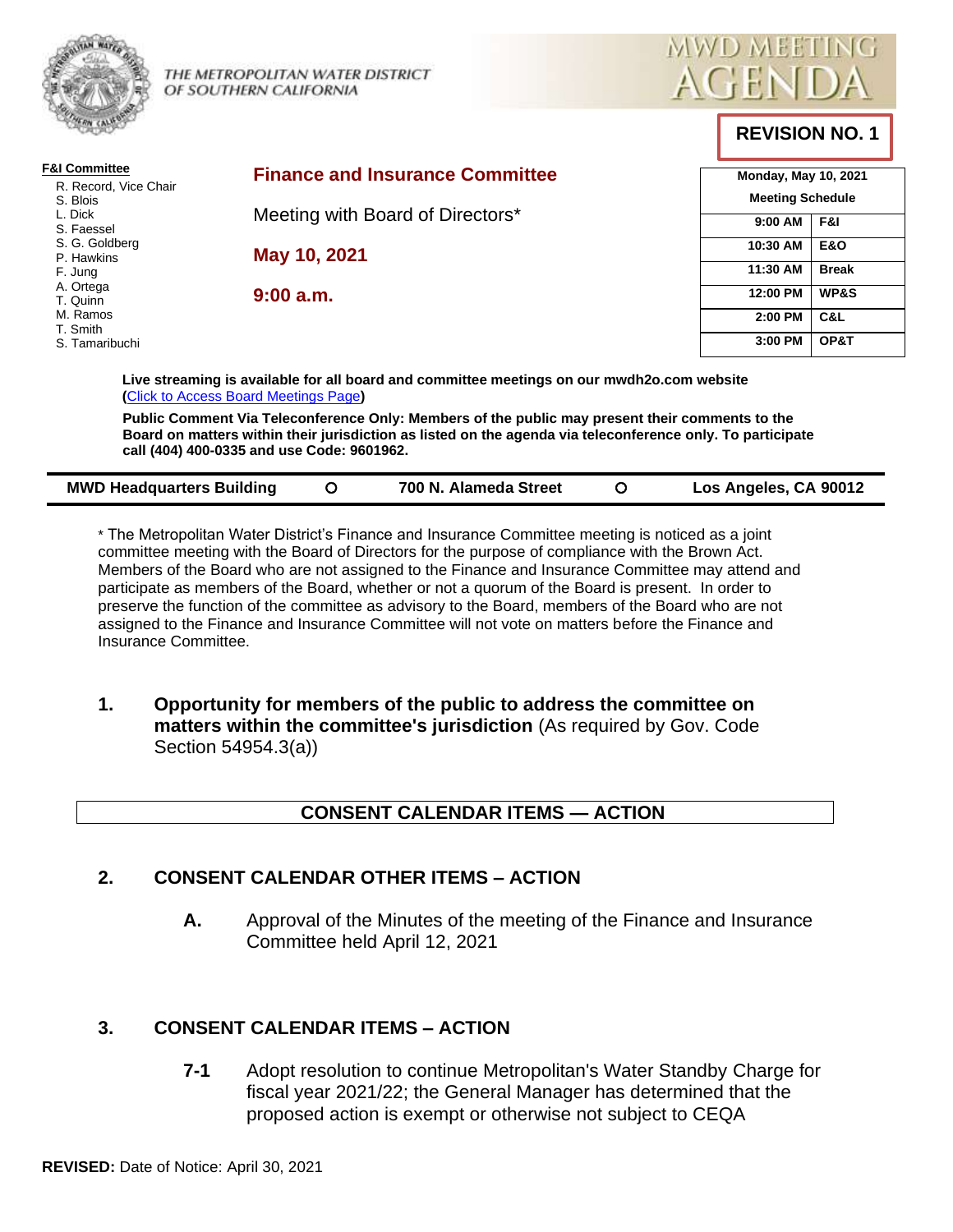- **7-2** Approve and authorize the distribution of Appendix A for use in the issuance and remarketing of Metropolitan's Bonds; the General Manager has determined that the proposed action is exempt or otherwise not subject to CEQA
- **Withdrawn 7-3** Authorize adjustment to the city of Los Angeles peak day demand calculation for the 2016 period for purposes of the capacity charge determinations; the General Manager has determined that this proposed action is exempt or otherwise not subject to CEQA. **[Posting Separately]**

# **END OF CONSENT CALENDAR ITEMS**

### **4. OTHER BOARD ITEMS — ACTION**

None

## **5. BOARD INFORMATION ITEMS**

**9-2** Renewal Status of Metropolitan's Property and Casualty Insurance Program

### **6. COMMITTEE ITEMS**

- a. Draft Rate Refinement Structure Guiding Principles
- b. Quarterly Financial Report

## **7. MANAGEMENT REPORT**

a. Chief Financial Officer's report